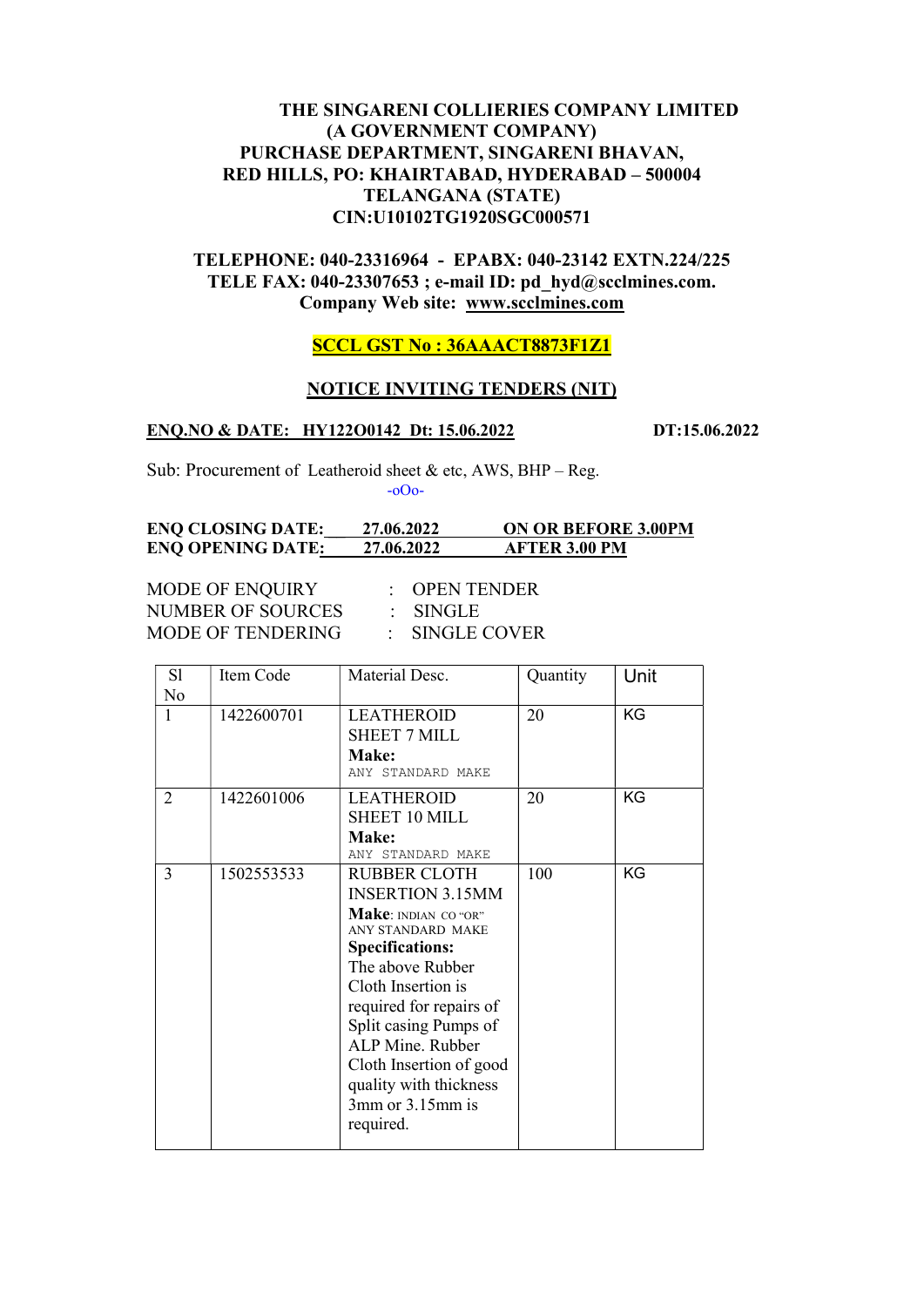Delivery Period: 1 to 2 weeks at Singareni Bhavan, Hyderabad.

Few firms are not supplying items/materials. Their offers will not be considered.

Materials or Items to be supplied 1 to 2 weeks after placement of order.

 Firms are requested to submit offers with sufficient knowledge of enquired items. If any doubt regarding enquired item, please ask before submitting offers only.

#### NOTE: FIRMS ARE REQUESTED TO MENTION DELIVERY PERIOD, HSN CODE, GUARANTEE PERIOD, MAKE OF THE ITEM IF ANY, OFFERS WITHOUT ABOVE, WILL NOT BE CONSIDERED FOR FURTHER PROCESS

#### NOTE:

I. Submit sealed covers. These covers to be submitted with Enquiry No, date & Address of SCCL and Firms name.

Vendors who can supply within 1 to 2 weeks on receiving the Order copy only should participate in the enquiry. HSN CODE TO BE MENTIONED MAKE TO BE MENTIONED.

- A. Offers are invited from vendors located in Hyderabad/Secunderabad vendors only will be considered.
- B. OFFER VALIDITY: Bidder shall keep the offer valid for a period of 4 months from the date of opening of the tenders. The offer with less validity period than stipulated is liable for rejection.
- C. GST(GOODS AND SERVICE TAX) registration certificate to be submitted along with material HSN/SAC CODE. The applicability of GST & other taxes, if any, in % shall be clearly mentioned an extra.
- D. The bidders offered without any GST & other taxes, their landed cost will be arrived by taking maximum GST% quoted by other bidders.

#### A) GENERAL TERMS AND CONDITIONS

- a. Validity, delivery period, GST, Warranty / Guarantee to be mentioned.
- b. Tenders received after stipulated time and date will not be considered For whatsoever reasons thereof.
- c. Quotation must be on a paper identifying the firm with telephone number etc. They should be clear and free from corrections and erasing.
- d. Rate quoted by you should be valid for 120 days from the date of opening of tenders and no revision of rates will be permitted during the above period.
- e. Rate should be quoted as per the sizes / units / makes / brands asked for otherwise such offers will not be considered.
- f. The quantity shown in the enquiry is not firm and fixed. It may be increased /decreased.
- g. The material is to be supplied as per the tender enquiry and should be delivered at

Singareni Bhavan, Hyderabad no transportation charges will be paid separately unless it is mentioned in the offer clearly. Mention whether the offer is Ex-showroom, Ex-work or delivery at our office, Hyderabad

- h. Samples of the items should be submitted in case, they are asked for in the enquiry
- i. Those who are having ready stocks, capable of supply of material as per the enquiry within the stipulated time only need to forward their offer.
- j. M/s SCCL deserves the right to reject any/all the tender (s) or accept any offer or part thereof without giving any reasons. Its decision in this matter will be final and binding on all the tender/(s).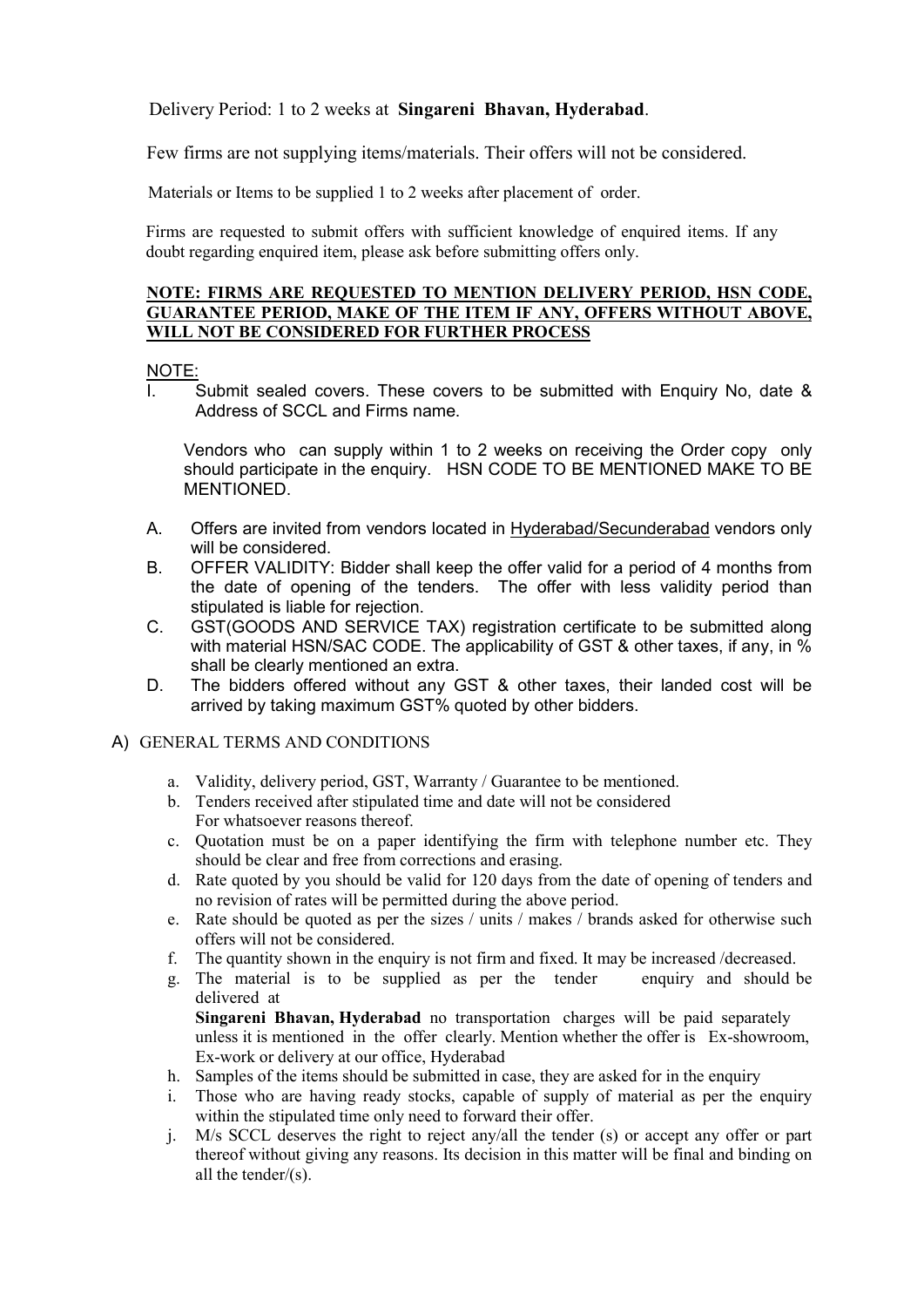- k. Sealed tenders can be dropped in the tender box in the Company Purchase Office at Hyderabad or can be sent by post / courier before the due date and time. Fax quotations are not accepted
- l. M/s SCCL will not, in any way, be responsible for any postal delay.
- m. Separate cover may be used for each quotation. Quotations of different enquiries put in single cover will not be considered.
- n. Payment will be made within 30 days after receipt of material at Singareni Bhavan, Hyderabad.
- o. YOU HAVE TO SUBMIT YOUR BANK DETAILS FOR RTGS/ONLINE PAYMENTS

### Tax retention clause:

 The supplier shall upload his Tax Invoice in the GSTN as per the provisions of the GST Act i.e., by 10th of the month subsequent to the month in which "Time of Supply" arises.

 In respect of orders where the entire order quantity is executed in phased manner through multiple invoices or where staggered payment is made, if the "Tax Invoice" is not uploaded within the time limits prescribed under GST Act, the tax amount will be withheld from the payment made against subsequent Invoice till such time the invoice is uploaded. The final payment is subject to compliance of all formalities under GST by the supplier.

- B) From 01.11.2020 onwards all the vendors whose turnover is more than Rs.500 Crores or above in the financial years 2019-2020 , 2020-21& 2021-2022 have to submit e-invoice with QR code printed on it. If the turnover is less than Rs.500 Crores than the firm has to declare that we are exempted from e-invoicing requirement. Therefore, the said e-invoicing provisions are not applicable to our company. Towards this, the firm is required to submit undertaking detailed in "ANNEXURE" along with Invoice.
- C) BILLS WILL NOT BE ACCEPTED WITHOUT e-INVOICING IF THE AGGREGATE TURNOVER IN ANY OF THE THREE FINANCIAL YEARS 2019-2020, 2020-21 & 2021- 2022 EXCEEDS Rs.500 CRORES.
- D) In case the bidder is unable to submit performance reports, a self certification duly signed and stamped by the bidder, indicating Purchase order number, machine serial number, commissioning date and annual working hours and confirming that the equipment/item offered or similar equipment/item of higher specification, supplied to any Govt. sector/ public sector, have performed satisfactorily for a minimum period of 1 year from the date of commissioning of the equipment and there are no warranty/guarantee claims pending, shall be considered. self certification is not acceptable for the suppliers made to private Firms.